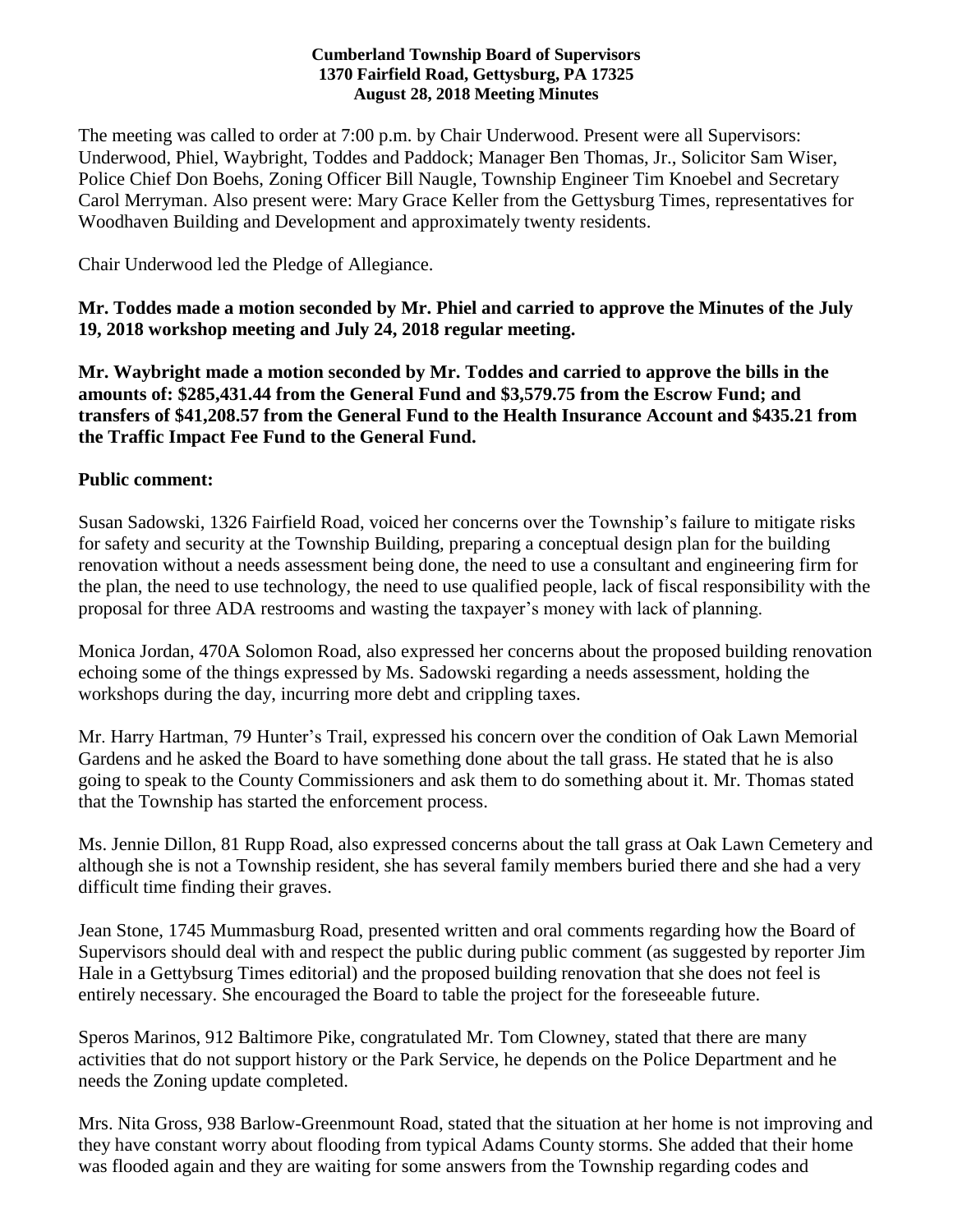ordinances and she read many of the requirements that they feel KSS is in violation of.

Mr. Al Ferranto, 501 Knight Road, also congratulated Mr. Tom Clowney. Mr. Ferranto also stated that he feels that the Board needs to have at least one evening meeting regarding the building renovation before they move onto the next step because all of the workshops have been held in the afternoon and not everyone can attend.

## **"MASTER FARMER PROCLAMATION"**

Mr. Waybright presented a Proclamation to Mr. Tom Clowney of Lagging Stream Farm for recently being awarded the "Master Farmer" designation by the American Agriculturist Magazine for excellence in farming and community service. Mr. Clowney's family was the only Pennsylvania family to be awarded this designation.

### **Engineer/Plans:**

Mr. Knoebel asked that the request for release of financial security for Grandview Station be left on the agenda because they have not submitted their as-built plan yet.

Mr. Knoebel also reported that the Township is currently holding \$30,565.00 for maintenance security for Cumberland Village, Phase 1A, a request was made for the release and the developer has been addressing several items. Mr. Knoebel added that the requested work has been completed and he is recommending that the maintenance security can now be released. **Mr. Toddes made a motion seconded by Mr. Paddock and carried to release any remaining maintenance security for Cumberland Village, Phase 1A.**

Mr. Knoebel also reported that Woodhaven Building and Development is requesting dedication of Friendship Lane and Thrush Court in Cumberland Village, Phase 1C and he has prepared a memo dated August 28, 2018. Mr. Knoebel explained that these are the two remaining roads in Cumberland Village, Phase 1 to be dedicated. The pedestrian interconnection between the three phases was discussed. Mr. Hill reported that they want to get this completed so they can get the financial security released, they are working with an engineer and they will be bringing in a final design. **Mr. Waybright made a motion seconded by Mr. Paddock and carried to authorize the Solicitor to prepare the appropriate ordinance or resolution for adoption of Friendship Lane and Thrush Court for consideration upon completion of any required outstanding items.** 

Mr. Knoebel reported that Cumberland Village, Phase 2, Preliminary Plan was approved under the prior subdivision ordinance and has been pending for quite some time. He added that he received a letter from the developer's representative, Mr. Bob Sharrah, requesting twelve modifications to the Subdivision and Land Development Ordinance (SALDO). Mr. Knoebel reported that he has not provided any written comments on the letter and requested that it be tabled until the September 20, 2018 workshop. **Mr. Paddock made a motion to table until the September 20, 2018 workshop seconded by Mr. Toddes and carried.**

Mr. Knoebel reported that the Township has received a request for extension from Gettysburg Battlefield Resorts for approval of their plan until December 1, 2018. **Mr. Paddock made a motion to grant the request for extension until December 1, 2018 seconded by Mr. Phiel and carried.**

Mr. Knoebel also updated the Board on his review of the revised grading and stormwater maintenance plan for KSS on Barlow Greenmount Road. He stated that they are making progress and it will require modifications to the approved plan. He added that they are making the stormwater pond as big as they possibly can, making a berm and putting the swale back along the Gross's property where it was located on the approved plan, extending it all the way to the road and also to the back (this will do what the sand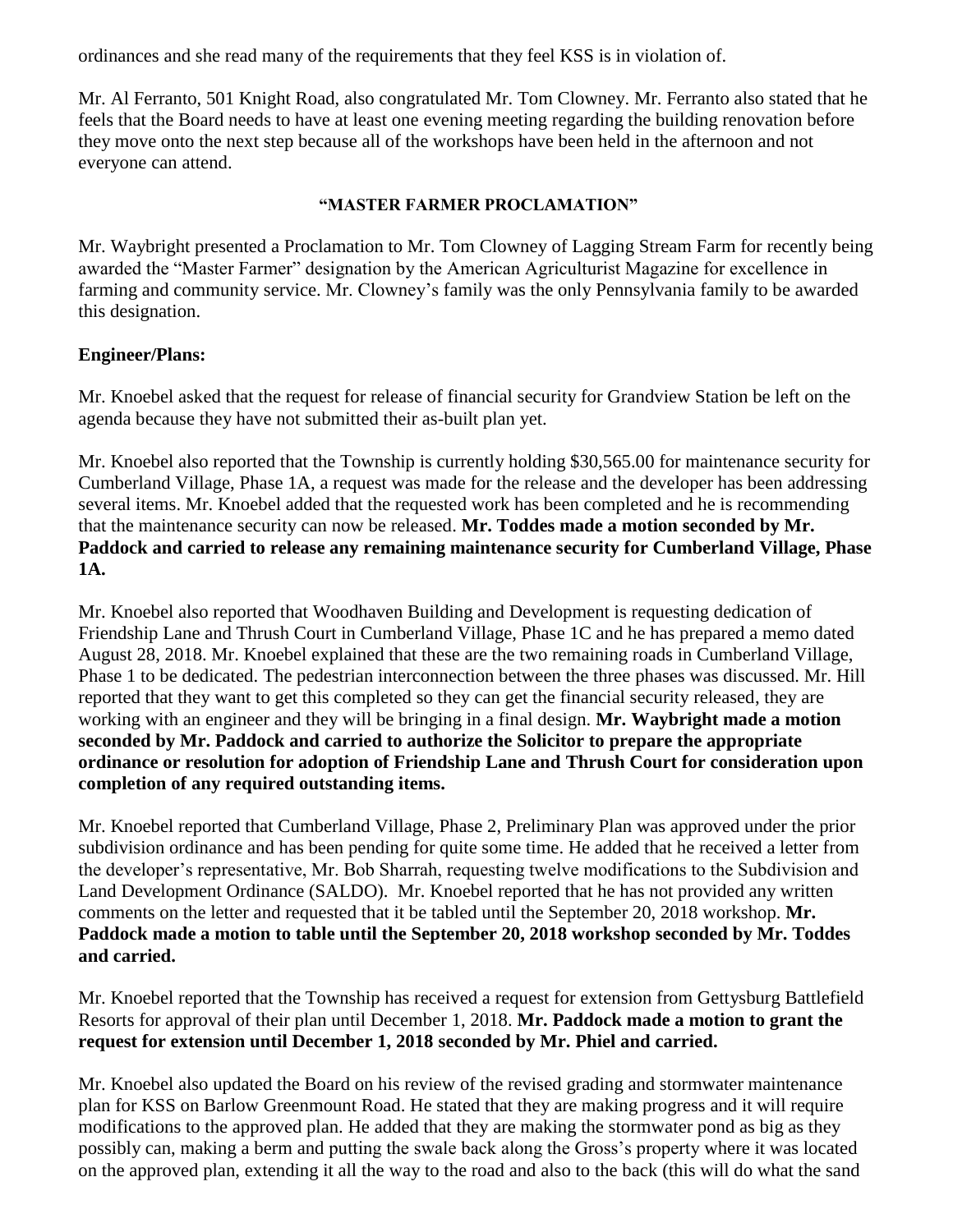bags are currently doing) and better defining the water that is coming into the pond from the other side of the property because it is getting a lot more water than what it is designed to take. He stated that he feels that by the end of the week they will have a plan that will get his recommendation for them to move forward with the construction. Mr. Knoebel also reported that they will have a plan for dewatering the pond because it has not worked well as an infiltration basin. Mr. Knoebel also pointed out that the two foot berm will create a slope that does not meet the requirements of the SALDO in Section 507.2.A.2.a.and will need a modification. **Mr. Paddock made a motion seconded by Mr. Waybright and carried to make the deadline for the revised grading and stormwater plan to be submitted by the close of business on Friday, August 31, 2018.** Mr. Knoebel added that the Township's soils do not always function the way that you would want them to, it doesn't always work and we may need to "beef up" the ordinances a little bit.

Mr. Knoebel reported that he is working on the financial information for the Greenmount Sewer Study and hopes to have a report to present at the Cumberland Township Authority meeting next month and shortly after that to the Board.

Lastly, Mr. Knoebel reported that he will be meeting with Township staff regarding the annual MS4 report that has to be submitted by the end of September, 2019.

**Police Report:** Police Chief Don Boehs presented a written and oral report of police activities for the month of July, 2018 including: 310 complaints - Psych/suicide-3, Disturbances-9, Assault/Harassment-2, Domestics-10, Criminal Mischief-0, Suspicious Activity-21, Thefts-0, Alarms-4, Medical Emergency-7, 911 Hang Up-53, Cruelty to Animals – 0, Wanted Person – 1, Reported Drug Activity – 2, Welfare Checks – 15, Shots Fired – 0, Fraud – 0, Burglary – 0, Sexual assault-3, Follow-up Investigation-53, SRO Calls - 0; 99 traffic stops, 83 combined arrests, 14 traffic accidents, 21 targeted enforcements and 8,744 patrol miles. He added that they assisted other agencies 12 times and they were assisted twice. Assists to Pa. State Police were in Straban, Highland and Franklin Townships. Police Chief Boehs reported that they had 81 walk-in complaints.

# **Active Business:**

Mr. Thomas gave an update from the August 23, 2018 Workshop regarding the proposed building renovation. The report read by Mr. Thomas included information on the history of the present Cumberland Township Municipal Building and staffing since the building was built in 1979. He also reported on the "Space Utilization Study" done in 2001 by C.S. Davidson Engineers that was updated in 2015, formation of the Building Renovation Committee (Working Group) in 2016, their meetings and the revisions made to the original concept plan. Mr. Thomas stated that the goal is to provide a convenient and safe environment for the public and staff along with a centralized entry area and lobby for all Township services. The report included information on a site concept plan for parking and outside facilities, construction options, funding, project estimates and a future Open House for public vetting. Chair Underwood stated that the next step is to get a cost estimate. **Mr. Paddock made a motion to hold any further action on the building renovation until an evening meeting is held for the residents to have input and to get other expert opinions on certain aspects of the building including the lobby. The motion died for lack of a second.** There was further discussion regarding the lobby and having an expert review the plan. **Mr. Toddes made a motion to have LOBAR give the Township a price on the concept plan for the building renovation seconded by Mr. Waybright and carried. Mr. Paddock voted in opposition to the motion.** 

Mr. Thomas reported that the Township received correspondence from the Department of the Auditor General informing the Township that their pension plans have a distress score of "0" indicating the plans are well-funded.

Mr. Thomas also reported that the recommendation from Chris Walter, Superintendent of Roads, and himself is to participate in the County Bridge Repair Contracting if the Township has a major bridge